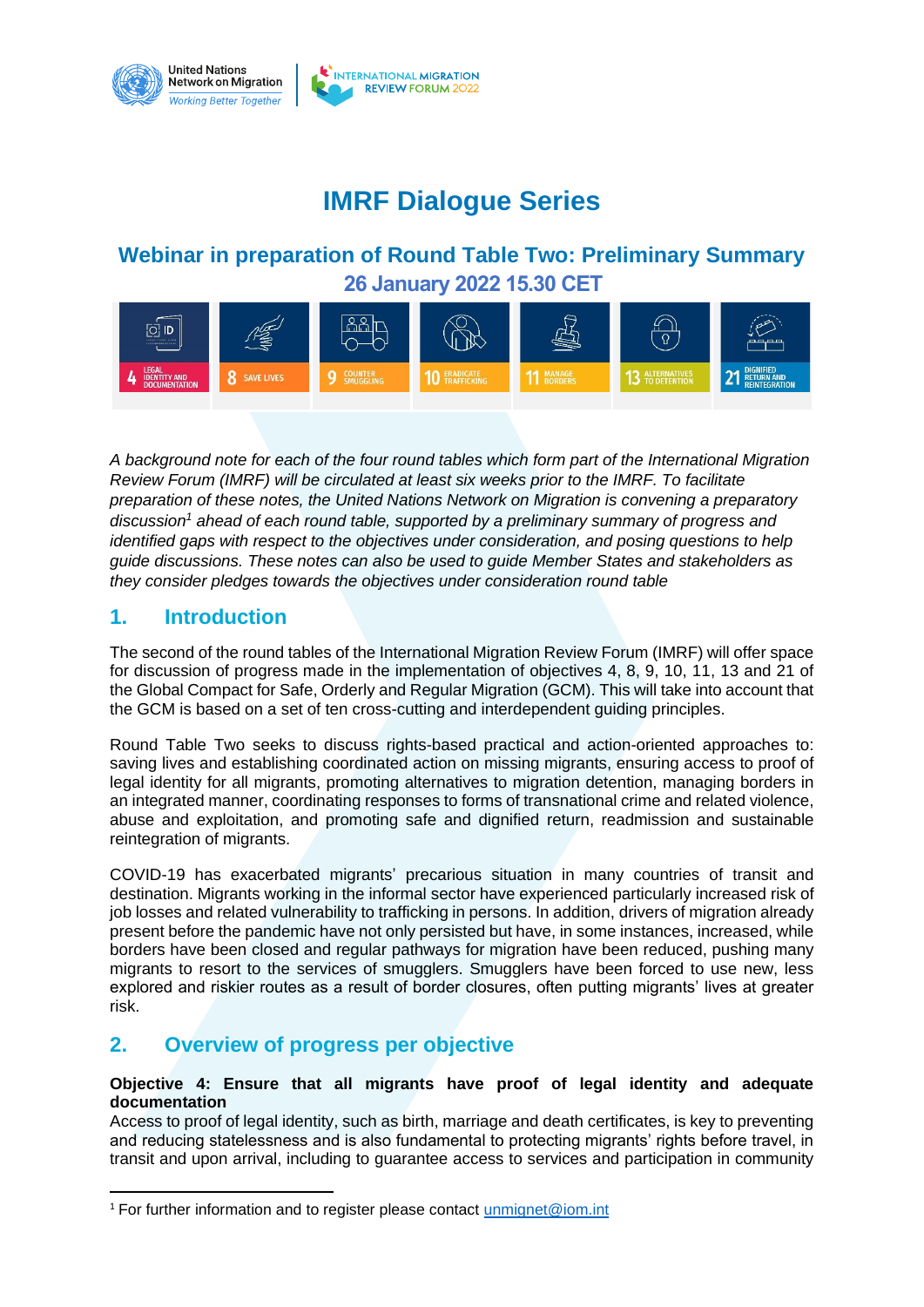



life. In order to facilitate access to such services, several states, including Albania and the United Kingdom, issue migrants with identification documents.<sup>2</sup> Most of the time, proof of legal identity is also a pre-requisite for people to be able to access the personal and travel documentation, such as passports and visas, needed to migrate regularly. Adequate documentation is therefore central to accessing regular pathways for admission and stay, as well as opportunities for safe and dignified return. The first step for ensuring migrants have access to proof of nationality and relevant documentation is accessible and non-discriminatory civil registration systems. However, many states still lack robust civil registration systems or the capacity to issue adequate identity and travel documents, linking these to national identity management systems and common databases, while safeguarding the right to privacy and protection of personal data. Further strengthening these capacities in countries of origin, and through consular representations abroad, as well as stronger cooperation between States on this, remain some of the most important challenges to the provision of adequate documentation to all migrants, regardless of status.

#### **Objective 8: Save lives and establish coordinated international efforts on missing migrants**

At least 45,000 people have died during their migration journey since 2014.<sup>3</sup> However, the regional reviews of the GCM indicate limited progress towards Objective 8. For example, only 17 percent of Member States who submitted voluntary GCM reviews reported on Objective 8, and most of this input focused on efforts related to border management or missing nationals abroad The GCM calls on states to prevent the loss of life, including by prioritizing better search and rescue operations at sea and in hostile environments on land. Given the limited progress, guidance has been developed to assist states and other stakeholders in the implementation of Objective 8, including regarding the creation of transnational search mechanisms.<sup>4</sup>

#### **Objective 9: Strengthen the transnational response to smuggling of migrants**

Limited availability of official data on smuggling, including on the *modi operandi* of smuggling networks, seriously hampers the implementation of this objective. Progress has been made through the establishment of migration and smuggling observatories supporting national and supra-national efforts to curb the incidence of migrant smuggling and respond to new and emerging trends. Ensuring access to pathways for regular migration remains a key step for advancing this objective. In addition, the increasingly reported cases of aggravated forms of migrant smuggling, involving endangerment of lives, violence, exploitation and abuse, is prompting enhanced cooperation along migration routes, with a notable case being represented by the Western Balkan region, where UNODC has organized in 2021 a regional workshop which further included representatives of judiciary, law enforcement and NGOs from Austria, France, Germany, Greece and Italy. This is further improving the capacity of states to timely identify and appropriately protect smuggled migrants with a particular attention to the needs of women and children. On the other hand, humanitarian assistance to migrants in distress is often criminalized as smuggling around the world. This misaligns with the international definition of migrant smuggling enshrined in the Smuggling of Migrants Protocol, requiring a clear financial or other material benefit as the purpose of the crime, and excluding the criminalization of support provided to migrants for humanitarian reasons or on the basis of close family ties.

The Protocol also provides that smuggled migrants shall not be liable to criminal prosecution for having been smuggled, and that those whose lives or safety are endangered through smuggling should be afforded appropriate assistance and protection. In addition, the prosecution of smugglers often tends to focus excessively on lower-level perpetrators as opposed to middle and high-level authors of this transnational crime.

<sup>&</sup>lt;sup>2</sup> https://migrationnetwork.un.org/sites/g/files/tmzbdl416/files/docs/unece - regional review of the gcm -\_summary\_report\_final\_updated.pdf

<sup>3</sup> IOMM, Missing Migrants Project: https://missingmigrants.iom.int/

<sup>4</sup> https://shop.icrc.org/guidelines-on-coordination-and-information-exchange-mechanisms-for-the-search-formissing-migrants-pdf-en.html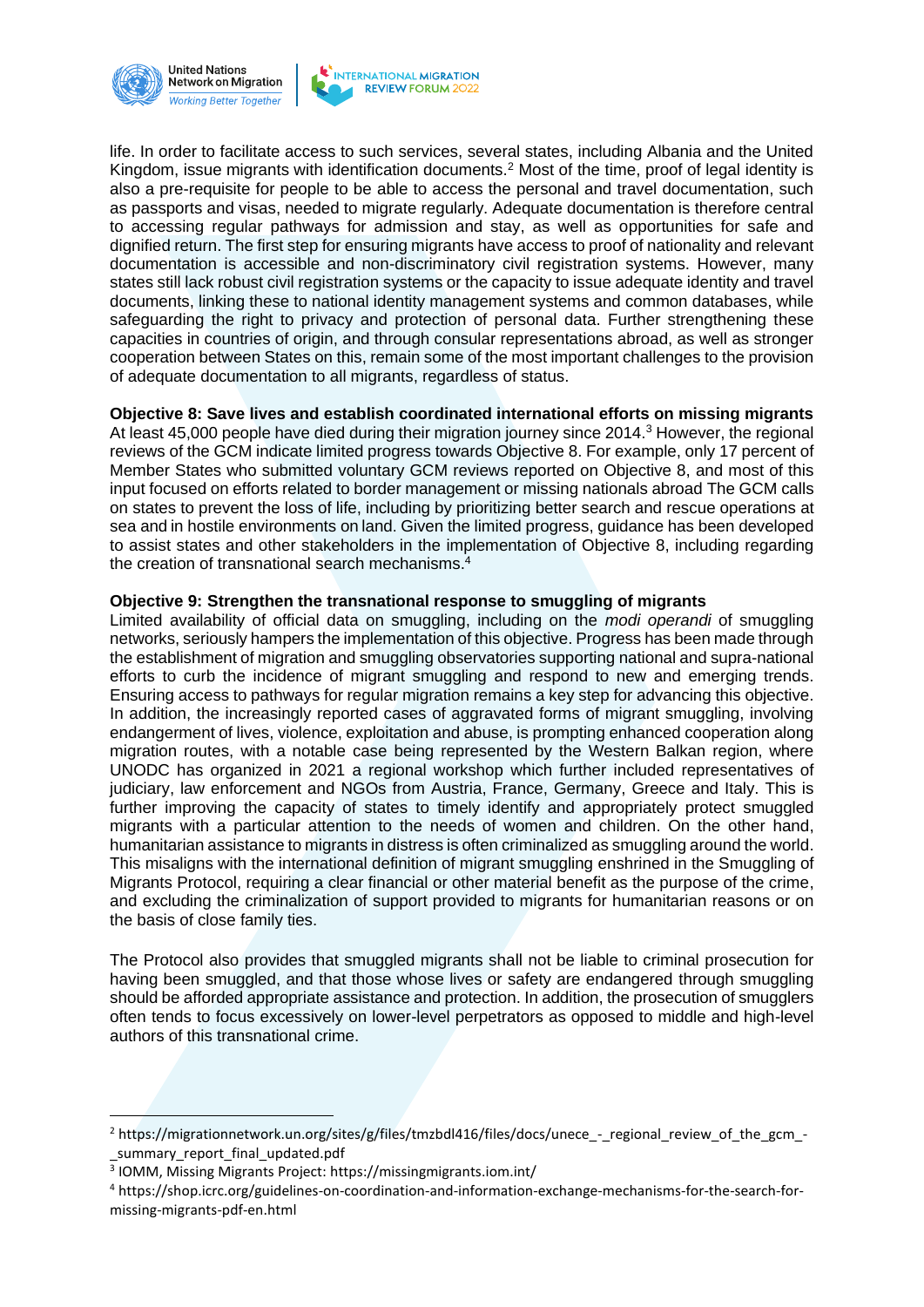



#### **Objective 10: Prevent, combat and eradicate trafficking in persons in the context of international migration**

Data on trafficking in persons, both in terms of administrative records and prevalence estimates, is still limited and this challenges the effectiveness of anti-trafficking responses. Efforts are therefore still needed particularly to improve data granularity and coverage. The data collected for the 2020 UN Global Report on Trafficking in Persons shows that in 2018 about 50,000 human trafficking victims were detected and reported by 148 countries worldwide. The crime is still heavily underreported.

In reporting on the implementation of this objective, states highlighted as a priority the need to break the cycle of migrants' vulnerability to exploitation leading to trafficking in persons in countries of origin, transit and destination. Efforts are made worldwide to foster cross border collaboration in supporting effective investigation and prosecution of traffickers, with a notable example being the MoU signed between the Philippines and the UAE in 2019. The GCM calls on states to ensuring access to pathways for regular migration, including pathways based on access to justice and protection for victims of trafficking, to reduce migrants' vulnerability to trafficking in persons. The adoption of Standard Operating Procedures for the identification, referral, and support of trafficking victims, not conditional upon cooperation with the authorities, is a widely reported good practice. In addition, among others, Ethiopia is increasingly prioritizing interventions aimed at developing life skills for victims of trafficking who return or are returned to the country. As part of broader community-based sustainable reintegration, the UN Network on Migration recently called<sup>5</sup> for these interventions to aim at securing and sustaining the political, economic, social and psychosocial conditions needed to maintain their life, livelihood and dignity. Among others, Germany and Kazakhstan are to those ends further enabling compensation for trafficking victims including through the establishment of dedicated funds, including to reduce the risk of their re-victimization.

**Objective 11: Manage borders in an integrated, secure, and coordinated manner**  Well-functioning border management helps facilitate the safe and regular cross-border movement of people and goods, while ensuring security. This requires integrated, streamlined and human rights-compliant procedures at borders, whether land, sea or air, as well as effective information sharing, to manage mobility, counter migrant smuggling, and combat transnational crime. In line with this, Armenia has for example reported efforts to modernize its border crossing points simplifying procedures, upgrading infrastructure and equipment, and capacity building.<sup>6</sup> Further enhancing due process and individual assessment at international borders, including through human rights-based, child-sensitive, gender-responsive and non-discriminatory approaches to border management is a key aspect of the work to fully implement Objective 11. This is central to ensure migrants in vulnerable situations receive adequate support and protection at the border. Developing inter-agency and intergovernmental cooperation mechanisms is key to setting up these coordinated approaches between all authorities involved at points of entry, including immigration, border, health and customs. In the context of COVID-19 in particular, further development of multisectoral approaches and harmonized processes at points of entry is crucial to ensure the resumption of safe, orderly and regular migration.

#### **Objective 13: Use migration detention only as a measure of last resort and work towards alternatives**

Alternatives to detention (ATDs) must be sought as a measure of first resort to uphold the human rights of migrants in the context of migration, principally their right to liberty. There have been some promising practices with respect to Objective 13, for example, releases from immigration detention and steps to end its use, including by implementing non-custodial ATDs in the context of COVID-19. Progress has also been made in some countries to end child immigration detention in line with international law. Other promising practices observed include mechanisms and procedures for

<sup>5</sup> https://migrationnetwork.un.org/sites/g/files/tmzbdl416/files/docs/position\_paper\_- \_ensuring\_safe\_and\_dignified\_return\_and\_sustainable\_reintegration.pdf

<sup>6</sup> https://migrationnetwork.un.org/sites/g/files/tmzbdl416/files/docs/unece\_-\_regional\_review\_of\_the\_gcm\_ summary report final updated.pdf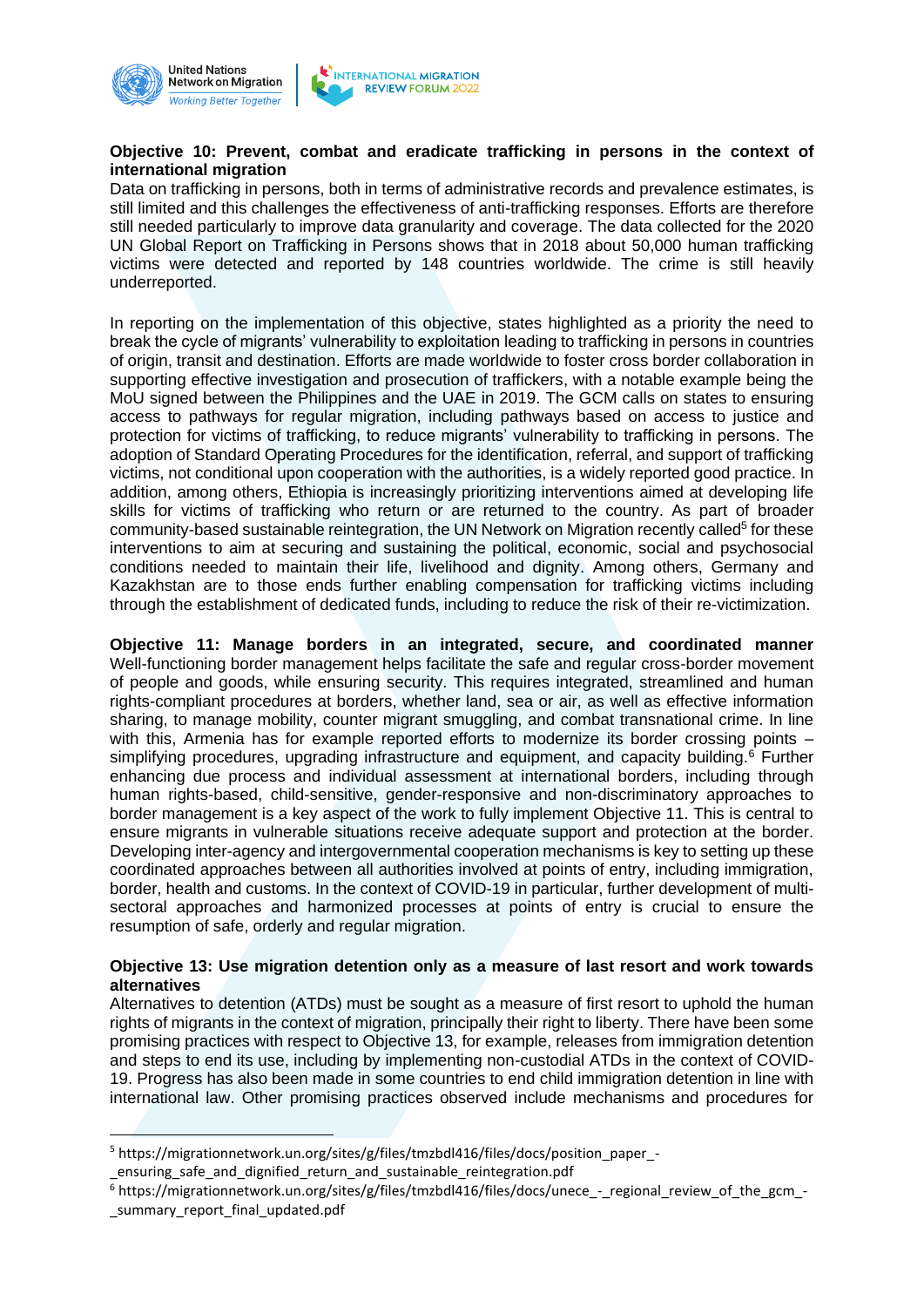



regularization, policy changes that scale-up non-custodial alternatives and reduce or eliminate immigration detention, emphasizing protection of migrants in vulnerable situations. Additional positive practices have included the collection and sharing of data on ATDs, engagement with NHRIs and civil society partnerships, and case management-based ATD pilot projects. UN organizations, civil society and others have also developed tools and resources to support States in implementing ATDs.<sup>7</sup> In particular, there have been concerted efforts in the form of global, regional and national peer learning exchanges to foster implementation of Objective 13.

However, immigration detention continues to be used beyond the very limited circumstances in which it is permitted under international law, and child immigration detention is still practiced in contravention of its prohibition by international law. Some challenges related to ATD implementation stem from weak regulatory frameworks and resourcing, and lack of political will. Moreover, in some States COVID-19 has resulted in prolonged detention of more migrants using public health concerns to justify detention without legal safeguards, such as lack of fair and timely case resolution, meaningful access to legal advice, support and information, among others.

#### **Objective 21**: **Cooperate in facilitating safe and dignified return and readmission, as well as sustainable reintegration**

Return, readmission and reintegration have gained prominence within the migration governance and development strategies of many governments worldwide since the adoption of the GCM. In response to the challenges posed by the COVID-19 pandemic, some States adapted the provision of assistance (including reintegration) to migrants, others have temporarily suspended forced returns and provided visa and work permit extensions, temporary residence or other forms of regular status; as well as releasing people from immigration detention and finding safe, noncustodial alternative accommodations for them in the community rather than seeking their deportation.<sup>8</sup> At the same time, however, return and reintegration processes continue to sometimes be de-linked and, reintegration support varies greatly from country to country, and is sometimes unavailable or insufficient to address the specific rights and needs of migrants and their communities. How returns take place, and how individually-adapted reintegration support is provided, will determine whether reintegration is sustainable - especially in the case of children. The lack of agreed minimum standards including how to measure sustainable reintegration only add to these challenges. Similarly, persistent gaps in international cooperation on readmission pose a risk for safe and dignified return, wherever lack of predictability, imperfect identity verification and issuance of travel documents or continuum of care during state-implemented returns can increase migrant vulnerability and further challenge the absorption capacities of home states. The IMRF is an opportunity to further discuss how best to strengthen cooperation between countries, ensuring returns are safe and dignified, reducing the vulnerabilities of returnees, helping to enhance protection through well-functioning readmission agreements, and promoting child-rights compliant and gender-responsive return, readmission and sustainable reintegration programmes.

## **3. Guiding Questions**

- ➢ **Objective 4**: What key operational and technical capacities has your country sought to enhance, both nationally and for consular representatives abroad, to improve access to civil registry systems and the production of identity documents for all migrants, while ensuring safeguards for privacy?
- ➢ **Objective 8**: What steps can be taken to prevent migrant deaths and injuries, to advance the identification of those who have died or gone missing, and to facilitate communication with

<sup>7</sup> <https://migrationnetwork.un.org/thematic-working-group-2-alternatives-detention>

8 See for instance:

[https://www.iom.int/sites/g/files/tmzbdl486/files/our\\_work/DMM/MPA/migrant\\_protection\\_during\\_covid-](https://www.iom.int/sites/g/files/tmzbdl486/files/our_work/DMM/MPA/migrant_protection_during_covid-19_dec_2020.pdf)[19\\_dec\\_2020.pdf](https://www.iom.int/sites/g/files/tmzbdl486/files/our_work/DMM/MPA/migrant_protection_during_covid-19_dec_2020.pdf)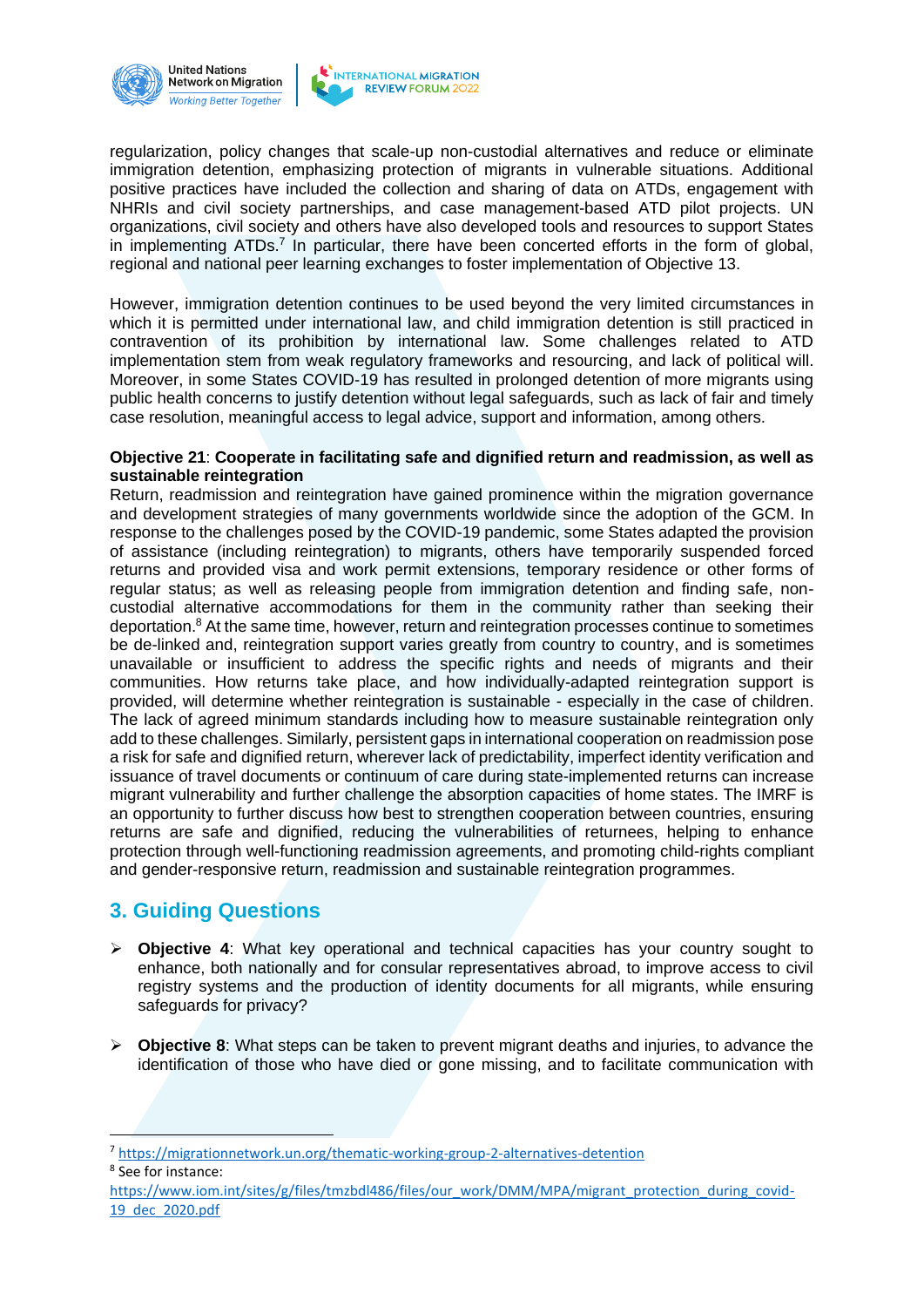

affected families? What are the bottlenecks to the provision of life-saving humanitarian assistance to migrants? How can these bottlenecks be addressed?

- ➢ **Objective 9**: What are the promising practices your State has implemented to prevent and counter smuggling of migrants, including as regards the use of transnational, regional and bilateral mechanisms to share relevant information and intelligence on smuggling routes, *modi operandi* and financial transactions of smuggling networks? What progress has been made with respect to challenges related to ensuring the identification of smuggled migrants to protect and assist them, in particular those migrants subject to smuggling under aggravating circumstances? To what extent is it ensured that migrants are not liable to criminal prosecution for having been smuggled?
- ➢ **Objective 10**: What support would assist your State to cooperate with other States to monitor irregular migration routes which can be exploited by traffickers to recruit and victimize migrants? What actions have been taken to enhance the identification, protection and assistance of migrants who have become victims of trafficking and to strengthen prosecution of traffickers? What actions have been taken to ensure that victims of trafficking have access to safe reporting and to justice?
- ➢ **Objective 11**: How could your State further develop inter-agency and inter-governmental cooperation to strengthen rights-compliant border management procedures, and ensure stronger coordination amongst all authorities involved, including border, immigration, customs and health? What are the challenges at the national level?
- ➢ **Objective 13**: What steps, measures and mechanisms has your State developed to reduce the use of immigration detention and what non-custodial - community-based measures and mechanisms - have been developed in the context of migration? What steps has your State taken to end the detention of children, and families with children? What measures have been taken to ensure that detention of migrants is in accordance with the law, based on an assessment of the individual particular circumstances, necessary, proportionate and for the shortest possible period of time? What support could assist your State to overcome barriers to reducing the use of immigration detention and ending its use for children, and what pledges can States make towards achieving these aims?
- ➢ **Objective 21**: What challenges does your state face in conducting return, readmission and reintegration operations in cooperation with other States in ways that respect returnees' rights, and are gender-responsive and child-sensitive? What pledges can States make to promote Standard Operating Procedures on return, readmission and reintegration that respect returnees' rights, and ensure that procedures are gender-responsive and child-sensitive?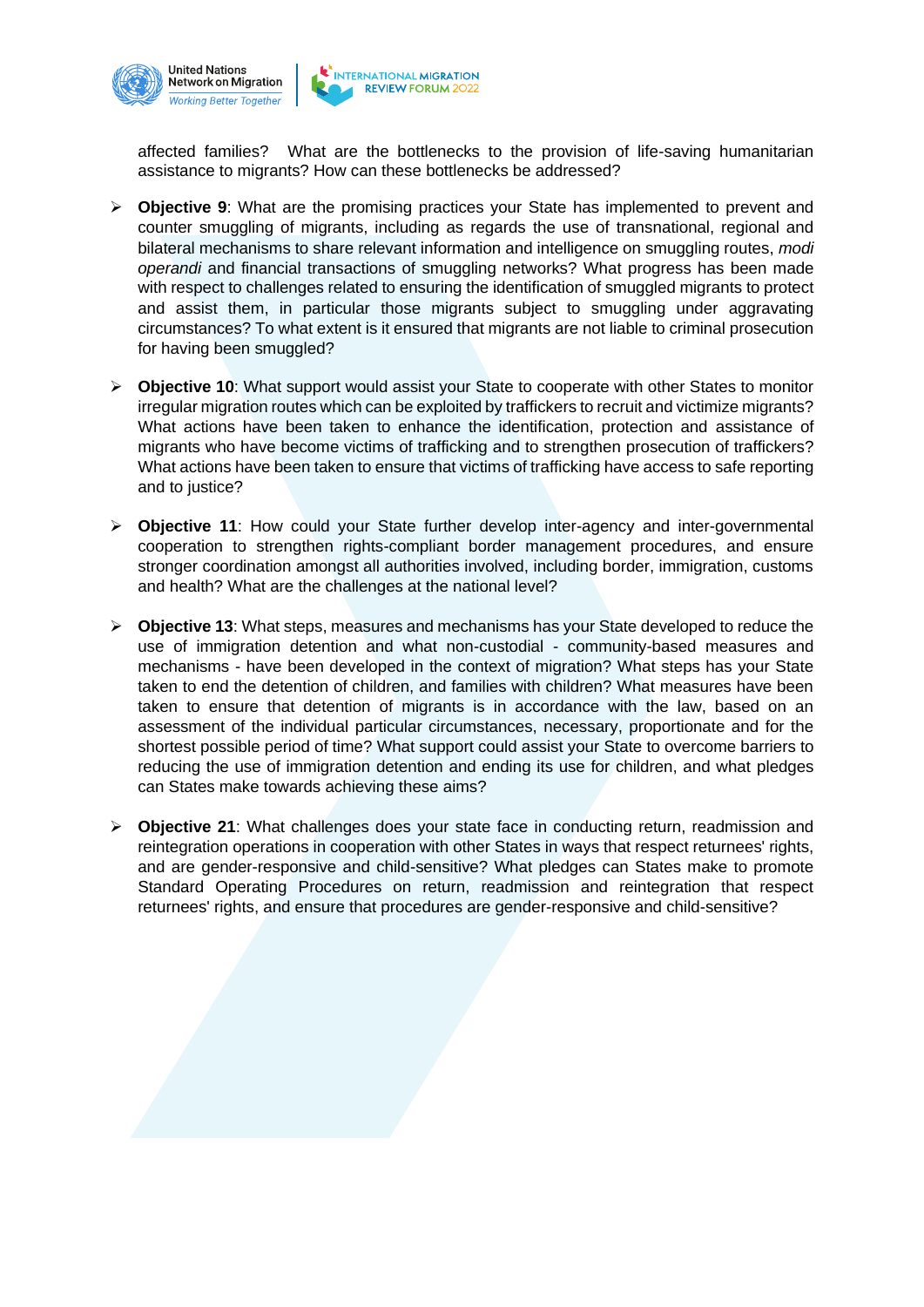

## **Annex**

**Objective 4**: Ensure that all migrants have proof of legal identity and adequate documentation

• https://www.un.org/sites/un2.un.org/files/sq\_policy\_brief\_on\_people\_on\_the\_move.pdf

**Objective 8**: Save lives and establish coordinated international efforts on missing migrants

- https://missingmigrants.iom.int/sites/g/files/tmzbdl601/files/publication/file/policy%20brief [28.09.2021.pdf](https://missingmigrants.iom.int/sites/g/files/tmzbdl601/files/publication/file/policy%20brief_28.09.2021.pdf)
- [https://shop.icrc.org/guidelines-on-coordination-and-information-exchange](https://eur02.safelinks.protection.outlook.com/?url=https%3A%2F%2Fshop.icrc.org%2Fguidelines-on-coordination-and-information-exchange-mechanisms-for-the-search-for-missing-migrants-pdf-en.html&data=04%7C01%7CCCANTOS%40iom.int%7Ce40809a94e3447f1fac008d9d9c7b418%7C1588262d23fb43b4bd6ebce49c8e6186%7C1%7C0%7C637780274011906859%7CUnknown%7CTWFpbGZsb3d8eyJWIjoiMC4wLjAwMDAiLCJQIjoiV2luMzIiLCJBTiI6Ik1haWwiLCJXVCI6Mn0%3D%7C3000&sdata=5Dzhhq8P6chWgp320toskIs0F1wDK5U8Z%2F7SaTm3WJ4%3D&reserved=0)[mechanisms-for-the-search-for-missing-migrants-pdf-en.html](https://eur02.safelinks.protection.outlook.com/?url=https%3A%2F%2Fshop.icrc.org%2Fguidelines-on-coordination-and-information-exchange-mechanisms-for-the-search-for-missing-migrants-pdf-en.html&data=04%7C01%7CCCANTOS%40iom.int%7Ce40809a94e3447f1fac008d9d9c7b418%7C1588262d23fb43b4bd6ebce49c8e6186%7C1%7C0%7C637780274011906859%7CUnknown%7CTWFpbGZsb3d8eyJWIjoiMC4wLjAwMDAiLCJQIjoiV2luMzIiLCJBTiI6Ik1haWwiLCJXVCI6Mn0%3D%7C3000&sdata=5Dzhhq8P6chWgp320toskIs0F1wDK5U8Z%2F7SaTm3WJ4%3D&reserved=0)
- [https://www.icmp.int/wp-content/uploads/2020/12/Factsheet-Missing-Migrants-and-](https://www.icmp.int/wp-content/uploads/2020/12/Factsheet-Missing-Migrants-and-Refugees-Program.pdf)[Refugees-Program.pdf](https://www.icmp.int/wp-content/uploads/2020/12/Factsheet-Missing-Migrants-and-Refugees-Program.pdf)

#### **Objective 9:** Strengthen the transnational response to smuggling of migrants

- <https://www.iom.int/sites/g/files/tmzbdl486/files/documents/counter-migrant-smuggling.pdf>
- [https://publications.iom.int/books/migrant-smuggling-data-and-research-global-review](https://publications.iom.int/books/migrant-smuggling-data-and-research-global-review-emerging-evidence-base-volume-2)[emerging-evidence-base-volume-2](https://publications.iom.int/books/migrant-smuggling-data-and-research-global-review-emerging-evidence-base-volume-2)
- [https://icat.un.org/sites/default/files/publications/what\\_is\\_the\\_difference\\_between\\_trafficki](https://icat.un.org/sites/default/files/publications/what_is_the_difference_between_trafficking_in_persons_and_smuggling_of_migrants.pdf) ng in persons and smuggling of migrants.pdf
- [https://publications.iom.int/books/iom-handbook-migrants-vulnerable-violence](https://publications.iom.int/books/iom-handbook-migrants-vulnerable-violence-exploitation-and-abuse)[exploitation-and-abuse](https://publications.iom.int/books/iom-handbook-migrants-vulnerable-violence-exploitation-and-abuse)
- https://www.unodc.org/documents/human-trafficking/SOM and COVID-[19\\_Publication\\_final\\_EN\\_final.pdf](https://www.unodc.org/documents/human-trafficking/SOM_and_COVID-19_Publication_final_EN_final.pdf)
- [https://www.unodc.org/documents/human](https://www.unodc.org/documents/human-trafficking/2021/Women_in_Migrant_Smuggling.pdf)[trafficking/2021/Women\\_in\\_Migrant\\_Smuggling.pdf](https://www.unodc.org/documents/human-trafficking/2021/Women_in_Migrant_Smuggling.pdf)
- [https://www.unodc.org/documents/human](https://www.unodc.org/documents/human-trafficking/2021/Aggravated_SOM_and_Gender.pdf)[trafficking/2021/Aggravated\\_SOM\\_and\\_Gender.pdf](https://www.unodc.org/documents/human-trafficking/2021/Aggravated_SOM_and_Gender.pdf)

**Objective 10**: Prevent, combat, and eradicate trafficking in persons in the context of international migration

- [https://www.unodc.org/documents/data-and](https://www.unodc.org/documents/data-and-analysis/tip/2021/GLOTiP_2020_15jan_web.pdf)[analysis/tip/2021/GLOTiP\\_2020\\_15jan\\_web.pdf](https://www.unodc.org/documents/data-and-analysis/tip/2021/GLOTiP_2020_15jan_web.pdf)
- [https://www.unodc.org/documents/human-trafficking/2021/The\\_effects\\_of\\_the\\_COVID-](https://www.unodc.org/documents/human-trafficking/2021/The_effects_of_the_COVID-19_pandemic_on_trafficking_in_persons.pdf)[19\\_pandemic\\_on\\_trafficking\\_in\\_persons.pdf](https://www.unodc.org/documents/human-trafficking/2021/The_effects_of_the_COVID-19_pandemic_on_trafficking_in_persons.pdf)
- [https://icat.un.org/sites/default/files/publications/icat\\_analytical\\_paper\\_2020.pdf](https://icat.un.org/sites/default/files/publications/icat_analytical_paper_2020.pdf) 20TH ANNIVERSARY OF THE TRAFFICKING IN PERSONS PROTOCOL: AN ANALYTICAL REVIEW
- [https://icat.un.org/sites/default/files/publications/20-02107\\_icat\\_brief\\_9\\_ebook.pdf](https://icat.un.org/sites/default/files/publications/20-02107_icat_brief_9_ebook.pdf) TRAFFICKING IN PERSONS FOR THE PURPOSE OF FORCED LABOUR
- [https://icat.un.org/sites/default/files/publications/19-](https://icat.un.org/sites/default/files/publications/19-10800_icat_issue_brief_8_ebook_final.pdf) 10800 icat issue brief 8 ebook final.pdf - NON-PUNISHMENT OF VICTIMS OF **TRAFFICKING**
- https://icat.un.org/sites/default/files/publications/16-10273 icat\_toolkit.pdf A Toolkit for guidance in designing and evaluating counter-trafficking programmes
- [https://icat.un.org/sites/default/files/publications/\\_providing\\_effective\\_remedies\\_for\\_victim](https://icat.un.org/sites/default/files/publications/_providing_effective_remedies_for_victims_of_trafficking_in_persons_2016.pdf) [s\\_of\\_trafficking\\_in\\_persons\\_2016.pdf](https://icat.un.org/sites/default/files/publications/_providing_effective_remedies_for_victims_of_trafficking_in_persons_2016.pdf)